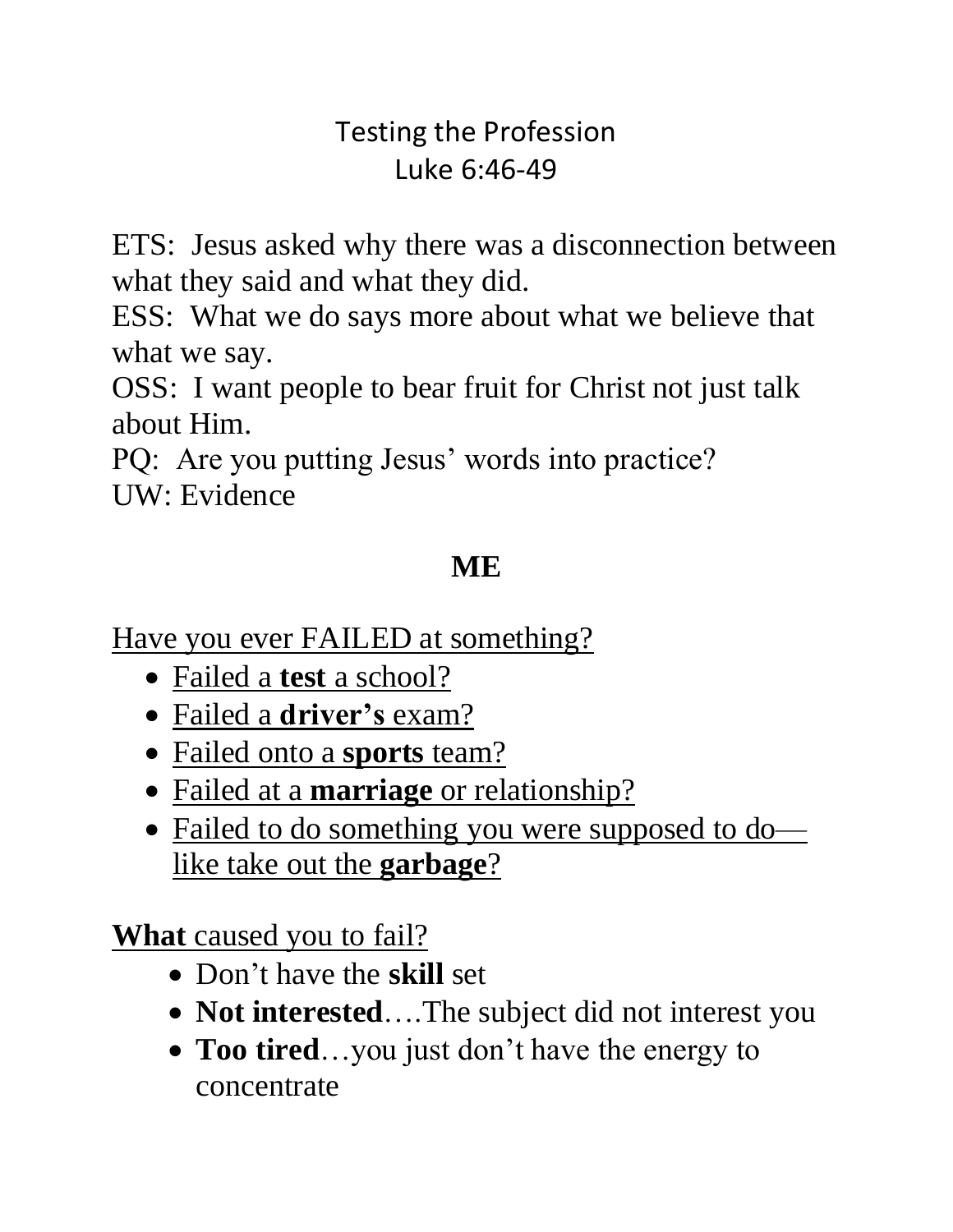- **Too distracted**…something more important got your attention\
- **Overwhelmed**...you just had too much on your mind and didn't care to deal with the situation

#### **WHY** do you **FAIL** from something?

- **Choice**
	- o You choose to **ignore** the situation
	- o You choose to **run** from the situation

# • **Rebellion**

- o Because you're **ANGRY**
- o Because you don't **FEEL** like doing it
- **Peer Pressure**
	- o Because everyone else is doing the OPPOSITE of what you know you should do

# **GOD**

Turn to **Luke 6**

Two people who do the SAME thing, but ONE FAILS and the CONSEQUENCES are HUGE

# **Audience:**

- **Audience:** Mixed Audience
	- o **Primarily His followers**
		- **The 12** had just been **officially chosen &**
		- A "**large crowd** of *His disciples*"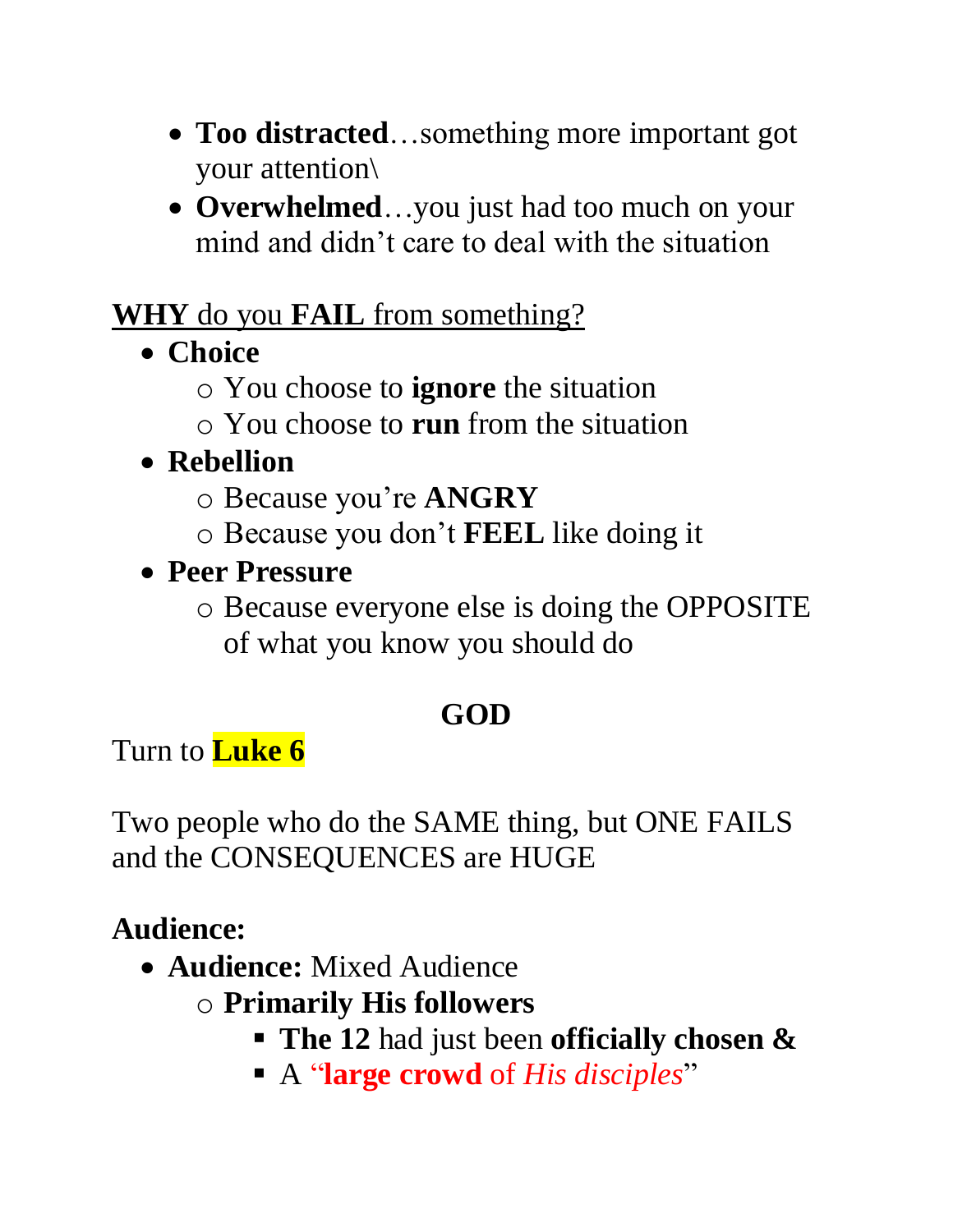o **Religious People** who were scoping Him out

■ "a great number of people from all Judea and Jerusalem and from the seacoast of Tyre and Sidon"

**Motive** of the audience

• **Luke 6:18–19 (HCSB)** "They came to (1) hear Him and (2) to be healed of their diseases

**Primary Target** of the Message: *People who called Jesus the "Lord"*

#### HERE IS THE QUESTION:

Luke 6:46 "Why do you call me "Lord, Lord and don't do the things I say?"

• "Why do you FAIL to do what I say to do?"

Who is the "YOU"

- Jesus' **disciples (the 12)**
- Those who are identified as my disciples—who say I am the "Lord" "

What does the word: "LORD" mean?

- **Def:** Master worthy of obedience
- **Def:** Owner

# **AMPLIFIED QUESTION**: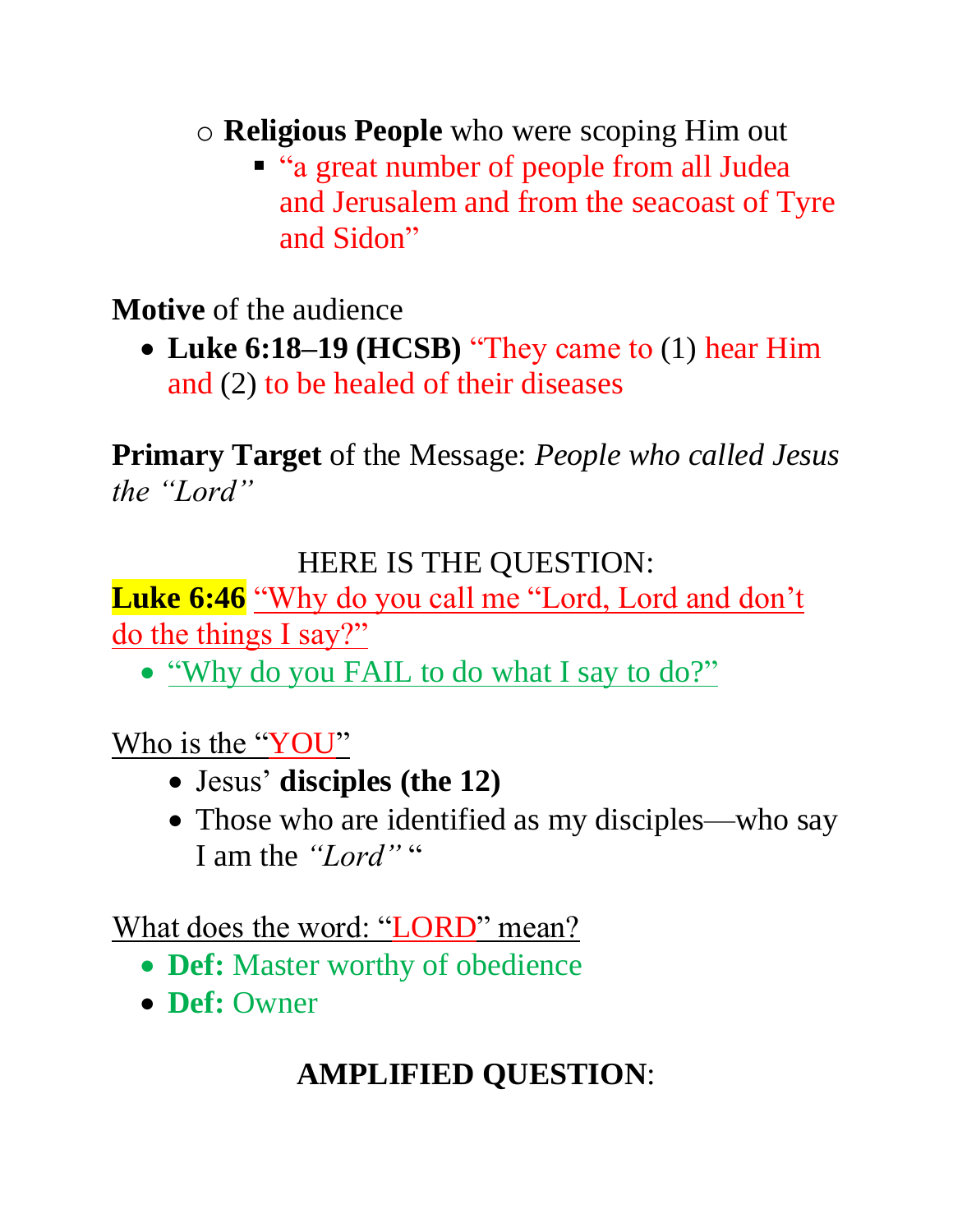**Luke 6:46** "Why do you (people who are **identified** or **identify** as my followers) call me "Owner, a Master worthy of obedience and don't do the things I say?"

Same question for US!

WHY do WE call Jesus "Lord" and DON'T do the things He says?

• **DISCONNECT** between **CALLING** Jesus "LORD" and actually *allowing* Jesus to be "LORD" of our lives!

## WHAT did Jesus SAY to DO?

Review of WHAT Jesus tells us to do in this sermon **Luke 6:27–45 (HCSB)**

**Luke 6:27-28 "**But I SAY to you who listen: (Here's what WE are to DO)

- Love your enemies,
- Do what is good to those who hate you,
- Bless those who curse you,
- pray for those who mistreat you."

WHO are your **enemies**? WHO are you **at odds** with right now?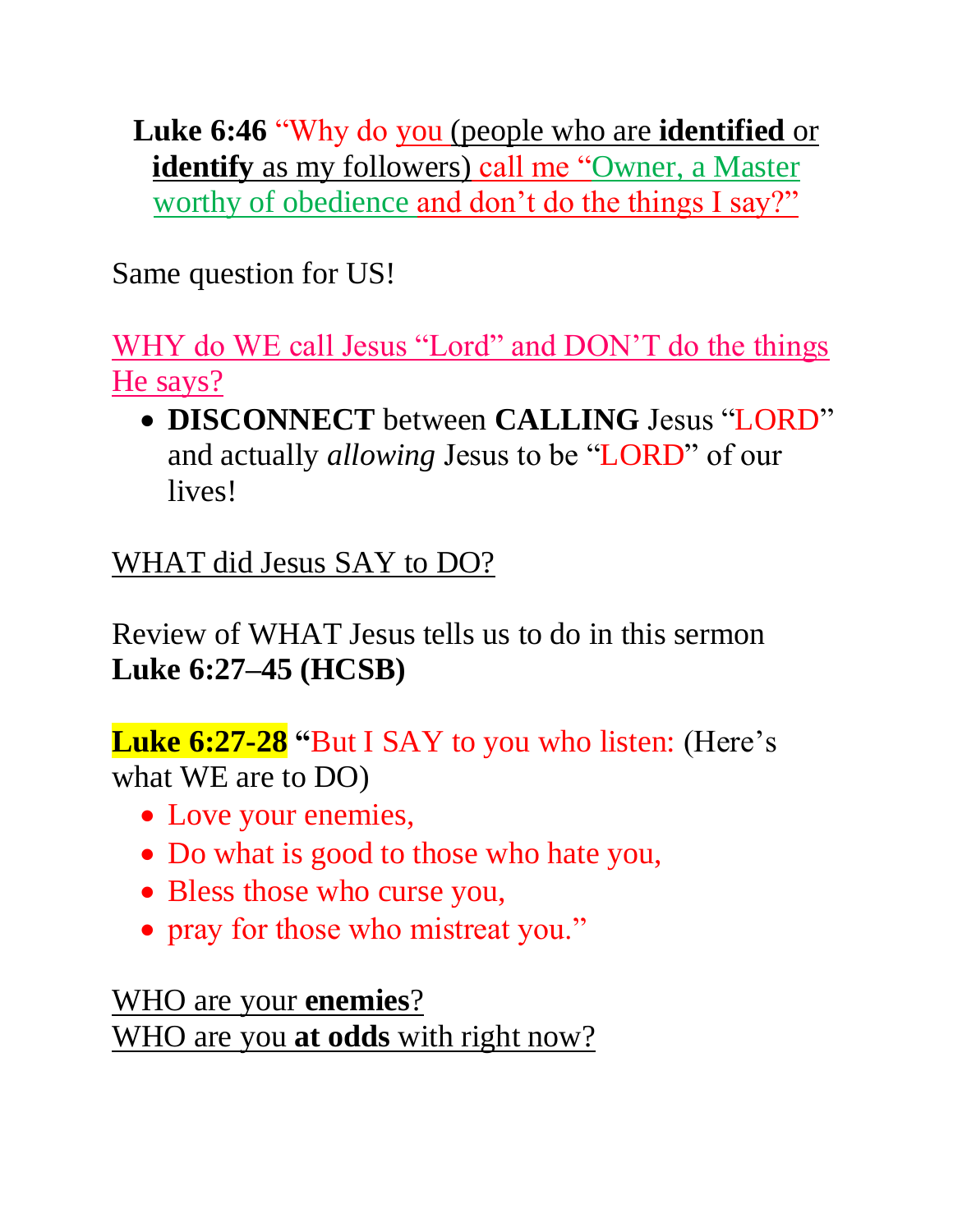• Are you willing to **"Self-sacrifice"** your pride for them? ("Love")

What else does Jesus call us to DO?

- <sup>29</sup> If anyone hits you on the cheek, **offer** the other also. And if anyone takes away your coat, don't hold back your shirt either.
- <sup>30</sup> Give to everyone who asks you, and from one who takes your things, don't ask for them back.
- <sup>31</sup> Just as you want others to do for you, do the same for them.
- <sup>35</sup> But love your enemies, do what is good, and lend, expecting nothing in return…
- <sup>36</sup> Be merciful, just as your Father also is **merciful**.

We don't want to DO these things!

We want

- TO **hit** back
- **Revenge**
- **Curse** back those who Curse us
- **Hate** back those who hate us

This is TOUGH stuff!!!

To DO these things REQUIRES….**Self-Sacrificing Love**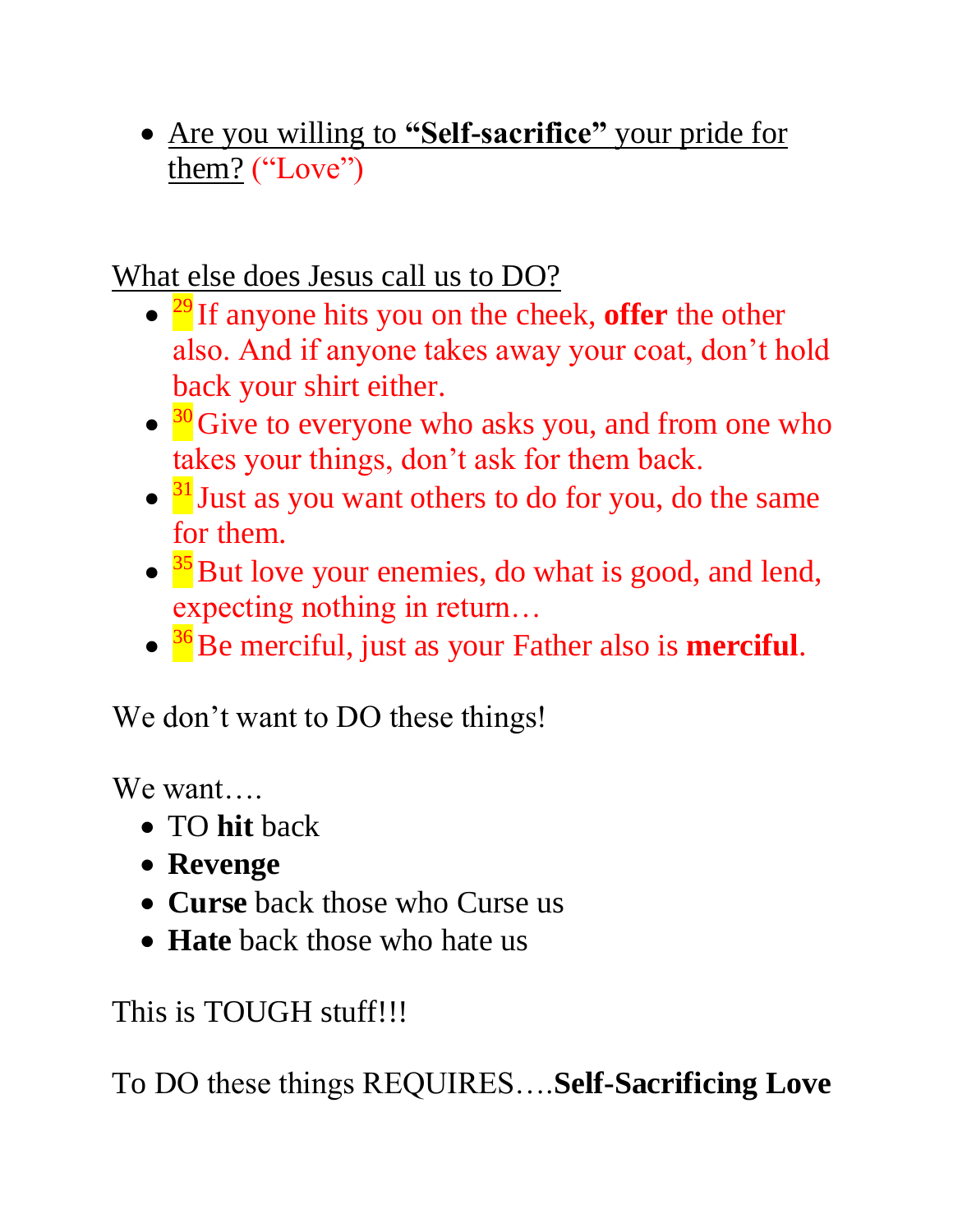Jesus DOES NOT command US to do anything HE did not do!

• Jesus displayed all these things **ON THE CROSS!** o **Salvation…..**

Luke 6:46 "Why do you call me "Lord, Lord and don't do the things I say?"

- Why do YOU refuse to **RECONCILE** with your Enemy?
	- o YET, you want to call ME "LORD"?
- Why do YOU refuse to **PRAY** for your Enemy? o YET, you want to call ME "LORD"?
- Why do YOU refuse to **SHOW KINDNESS** to your Enemy?
	- o YET, you want to call ME "LORD"?
- Why do YOU refuse to Turn the **OTHER CHEEK** and walk away?

o YET, you want to call ME "LORD"?

• Why do YOU refuse to **DO GOOD** for those who persecute you?

o YET, you want to call ME "LORD"?

WHY do we REFUSE to DO what Jesus Says?

• **PRIDE**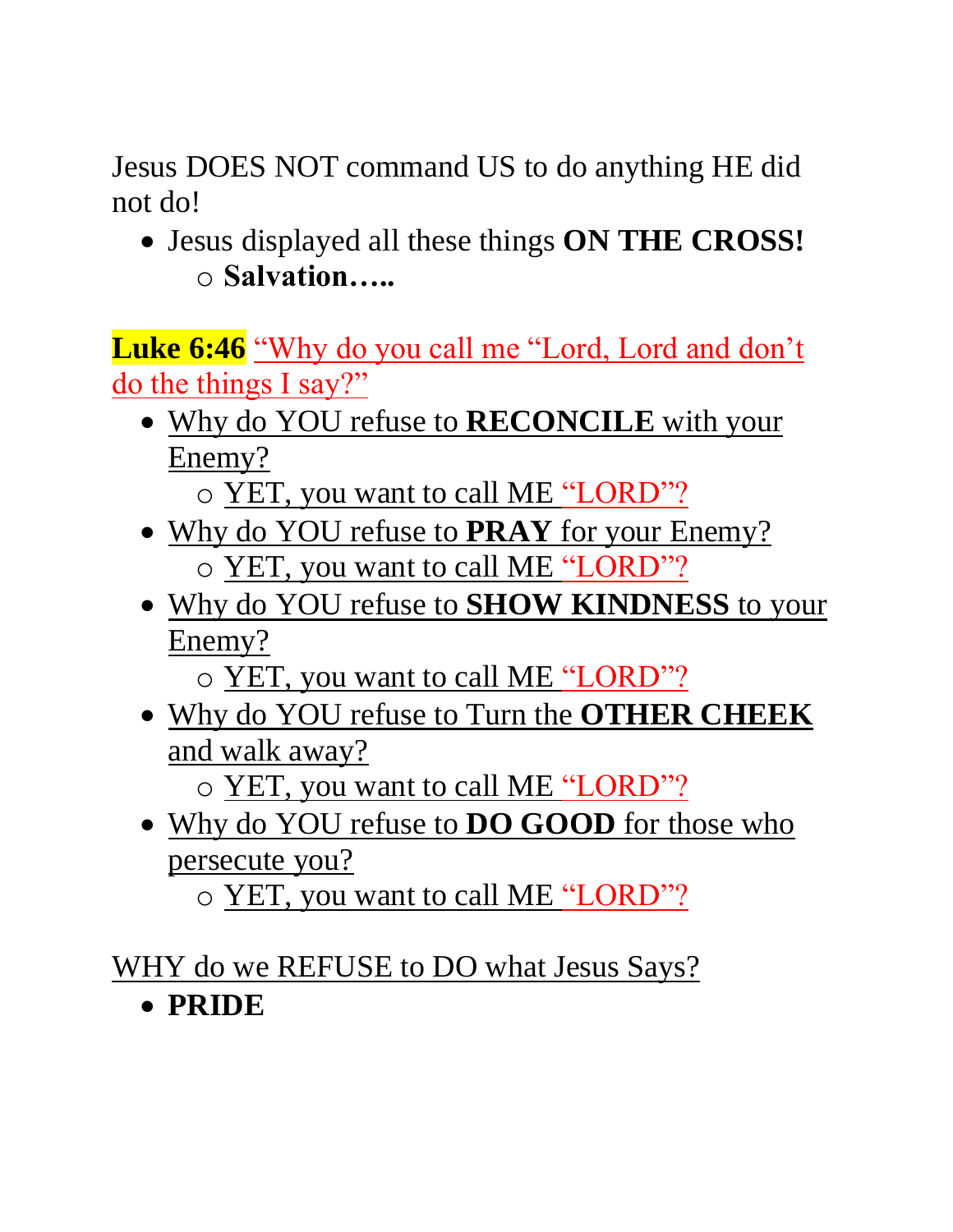WE want to LOOK **connected** to Jesus, but we DON'T want to take it TOO FAR!

• We want to be **identified** as Jesus' disciples **by outsiders,** but DON'T put our **identity to the test!**

**DANGER**: You can **LOOK connected** but **FAIL** to do what He says!!

• Attending worship makes us **LOOK** *connected*, but when we **LEAVE** this room we **FAIL** to do what He says

Do you know how people *outside* the church identify people IN the church that FAIL to do what Jesus says? **HYPOCRITES**

People often complain the church is full of **hypocrites**…and it is!

- **WE** are all hypocrites as some point!
	- o WHY?
		- Because WE fail to do WHAT Jesus says to do while ACTING as if Jesus is "LORD"

The was a political leader who …

- He made free use of **Christian vocabulary**.
- He talked about the **blessing** of the **Almighty** and the **Christian confessions** which would become the pillars of the new government.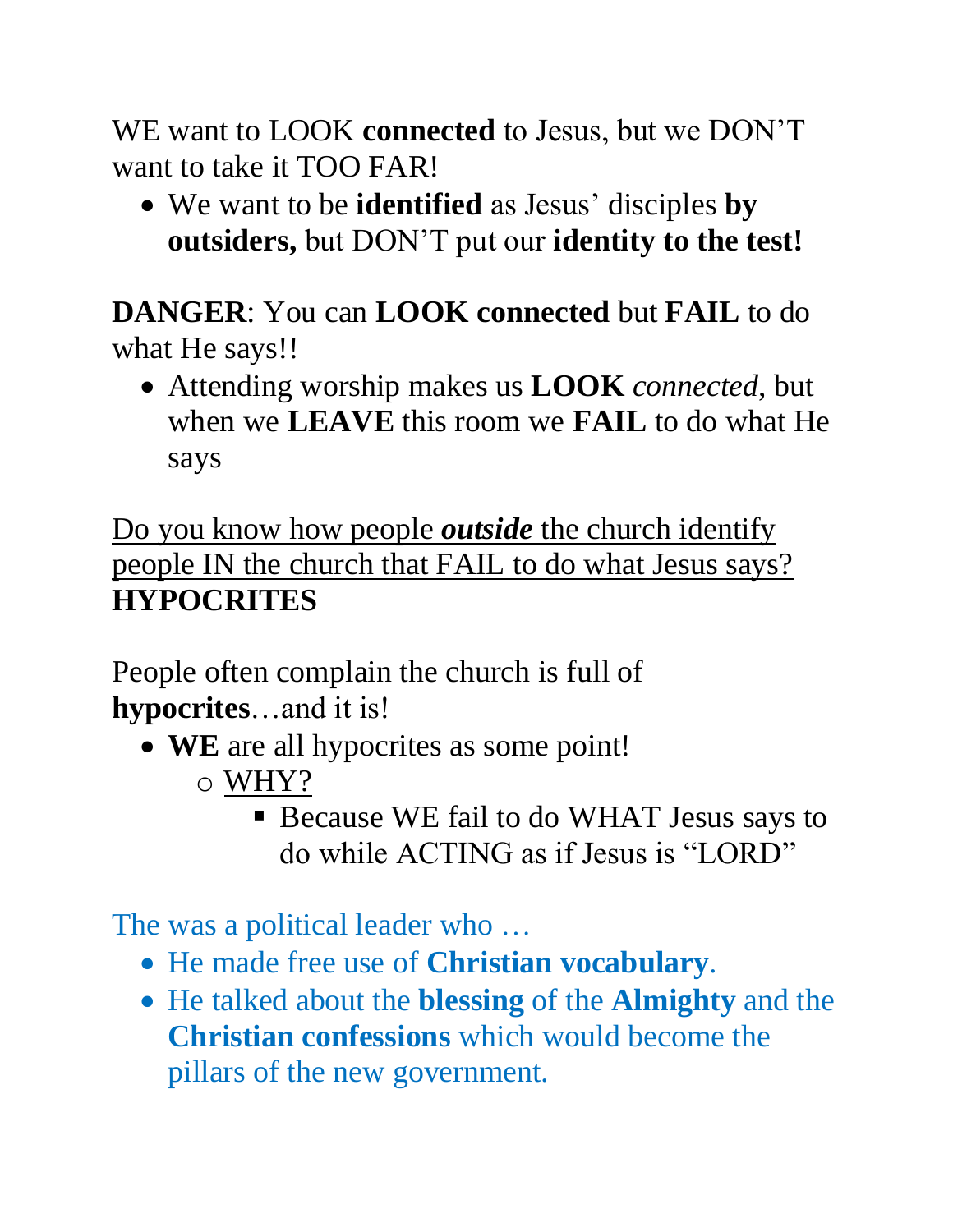- He handed out **pious stories** to the **press**, especially to the **church papers**.
- He showed his **tattered Bible** and **declared** that he drew the **strength** for his great work from it as **scores of pious people welcomed him** as a **man sent from God**.
	- o Indeed, **Adolf Hitler** was a master of outward religiosity—with no inward reality!

**Luke 6:47 (HCSB)** "I will show you what someone is like who comes to Me, hears My words, and acts on them: HOW do we keep from FAILING the test? **SEEK AFTER JESUS**

The person "Comes to Me"

- The verb "comes" is in the **middle voice** literally it means *"comes to Christ for yourself."*
	- o We are NOT talking about someone who has NO INTEREST in Jesus.
		- We are talking about someone who is "**SEEKING**" after Jesus.

If you are **depending upon someone else's decision** for Christ rather than your own, you are DISCONNECTED from Christ!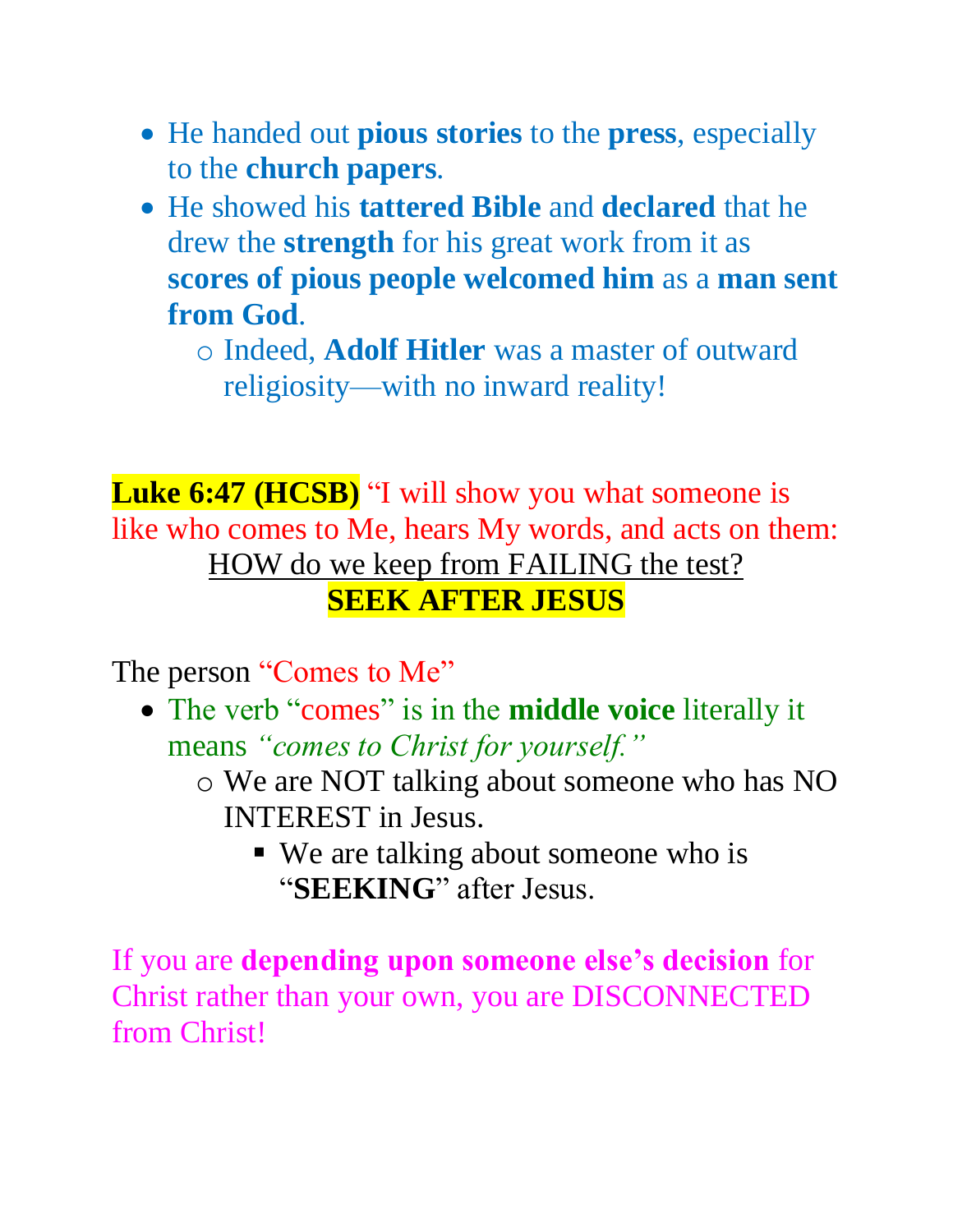- If you here because your mother and dad brought you up in church but not because you have made a *personal* connection to Christ, you are disconnected!
	- o If there has not been that time in your life when you personally came to Christ then you are disconnected.
		- If you are here because you are expected to and you are not here out of your love for Christ and because you truly desire to serve Him, you are disconnected!

BUT there is more than the INITIAL RESPONSE to Christ required to be CONNECTED to Christ!

SEEKING after Jesus is the first step to being CONNECTED to Jesus-but it is **NOT** the *only* step.

- You can be seeking to know about Jesus, but not be CONNECTED to Him.
	- o **Attending Church, listening to sermons**, etc. DOES NOT CONNECT you to Jesus.

That phrase: "I will show you what someone is like *who comes to Me*" is also in the **present tense** meaning it is a **continual** process: the connected person is continuously coming to Christ.

• SEEKING after Jesus is not just for salvation, but it is **continually relying on and trusting** in Christ.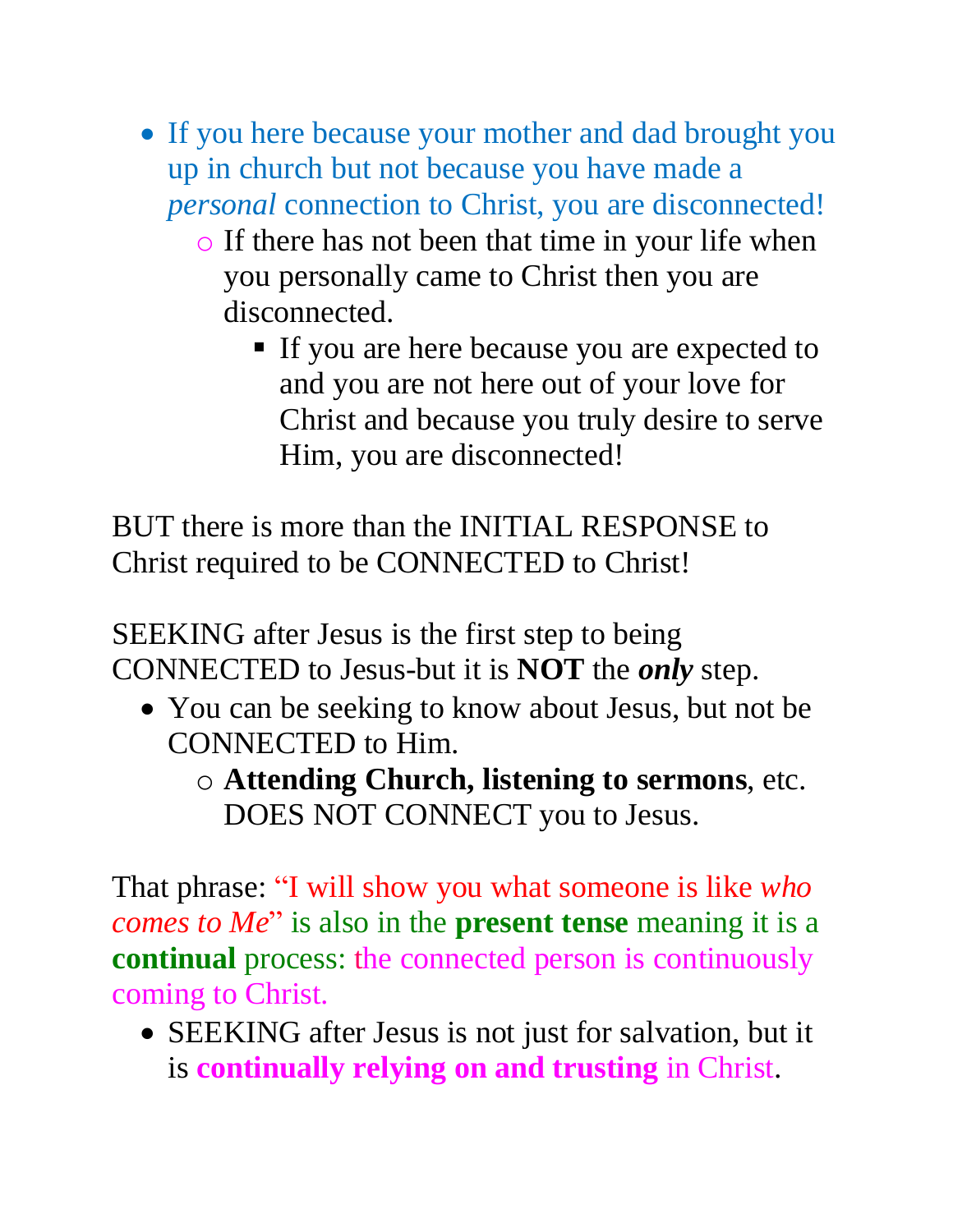o Unlike the **disconnected religious person** who **relies upon him/herself,** the connected person relies constantly upon Christ.

**Luke 6:47 (HCSB)** "I will show you what someone is like who comes to Me, **hears My words…**

#### HOW do we keep from FAILING the test? **LISTEN to Jesus**

The word translated "**hear**" is a **present active participle**.

- Again, the **CONNECTED PERSON** is **constantly listening** to Christ.
	- o They are attune to what God is doing in their life—that is why we say they are connected.

HOW do you KNOW if you are only HEARING Jesus but NOT LISTENING?

• First, you **CAN'T RECALL** what you just heard! o If you can't recall what God is teaching you in His Word during your devotional time, worship, etc. THEN you aren't listening!

**QUESTION**: Is there a difference between "Hearing" and "Listening"?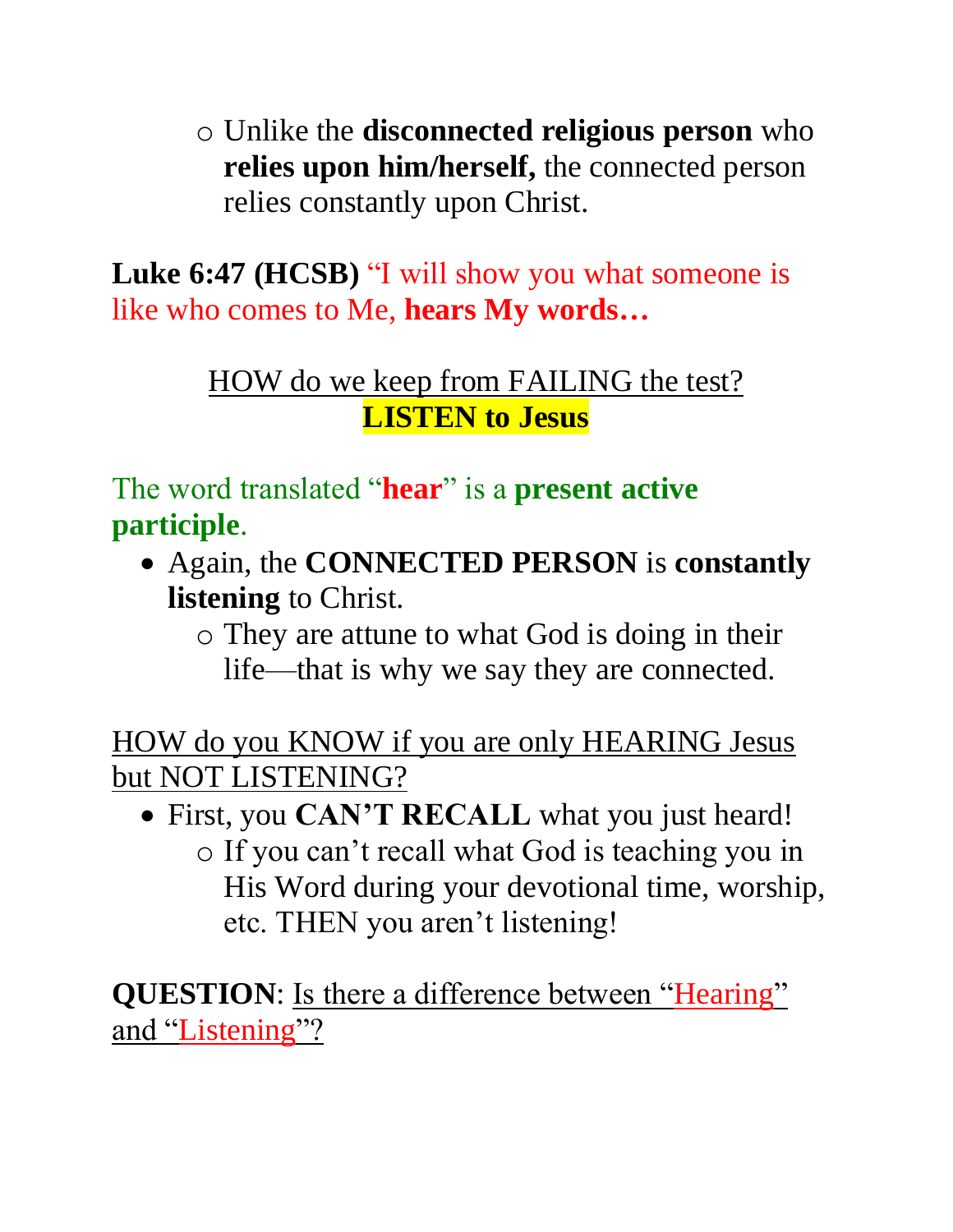- **Men**, how many times have your wife asked you "Did you hear what I said?"
	- o She knew that you "**HEARD**" what you said. The **PROBLEM** is that you didn't "**LISTEN**" to what she said!
- How can she tell that you heard what she said, but didn't listen to what she said?
	- o *You didn't DO what she asked you to do!*
	- o You can't tell her what she was talking about when she asked that dreaded question: What was I telling you about?

If you can't remember WHAT Jesus says about something you aren't going to DO what He tells you!

#### HOW do we keep from FAILING the test? **OBEY Jesus**

**Luke 6:47 (HCSB)** "I will show you what someone is like who comes to Me, hears My words, **and acts on them**:

- Again the word "acts" is a present active participle. o A **connected person** is continually, in the
	- present, doing what God's will is for them.

ACTION is REQUIRED! 1. **Comes** to Jesus (action)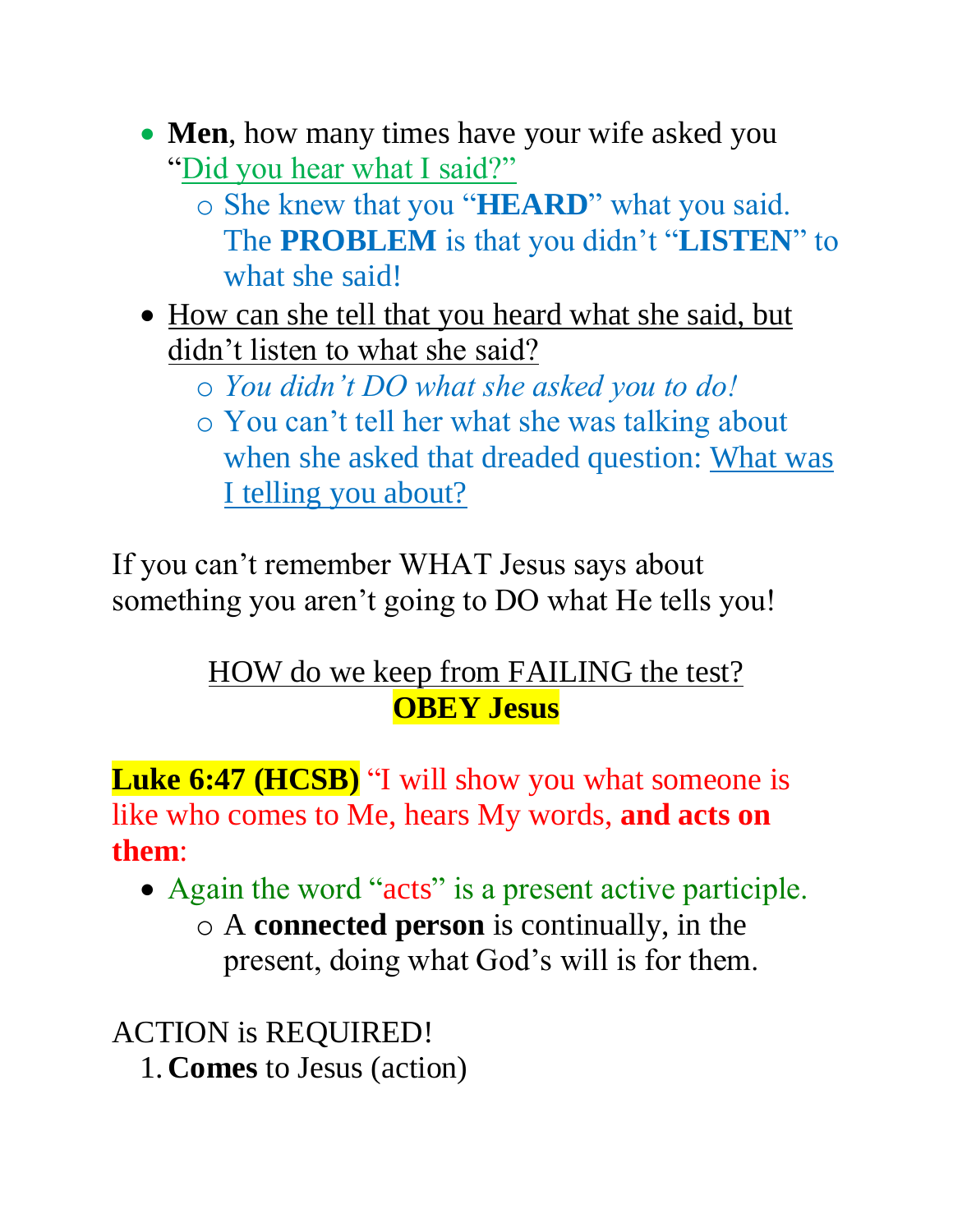- 2.**Hears** what Jesus has to say (action)
- 3. **Acts** on what Jesus says (action)

**Luke 6:47 (HCSB)** "I will show you what someone is like who comes to Me, hears My words, **and acts on them**:

Jesus gives us an **illustration** of two men.

- **Both** men are **building** the **same** thing: a **house**
- **Both** men live in the **same world-***a world subject to storms*
- **Both** men have the **same goal**: *to provide a place of shelter and a home*
- **Both** men take **action**-*they are building their houses*

ONE man is DOING what He knows he needs to do

• The other man is ACTING like he is doing the right thing, but is not!

One man is being a BUILDER

• The other man wants to LOOK LIKE he is a builder, but he is not!

**Luke 6:48** He (The connected person) is like a man building a house, who **dug deep** and laid the foundation on the rock."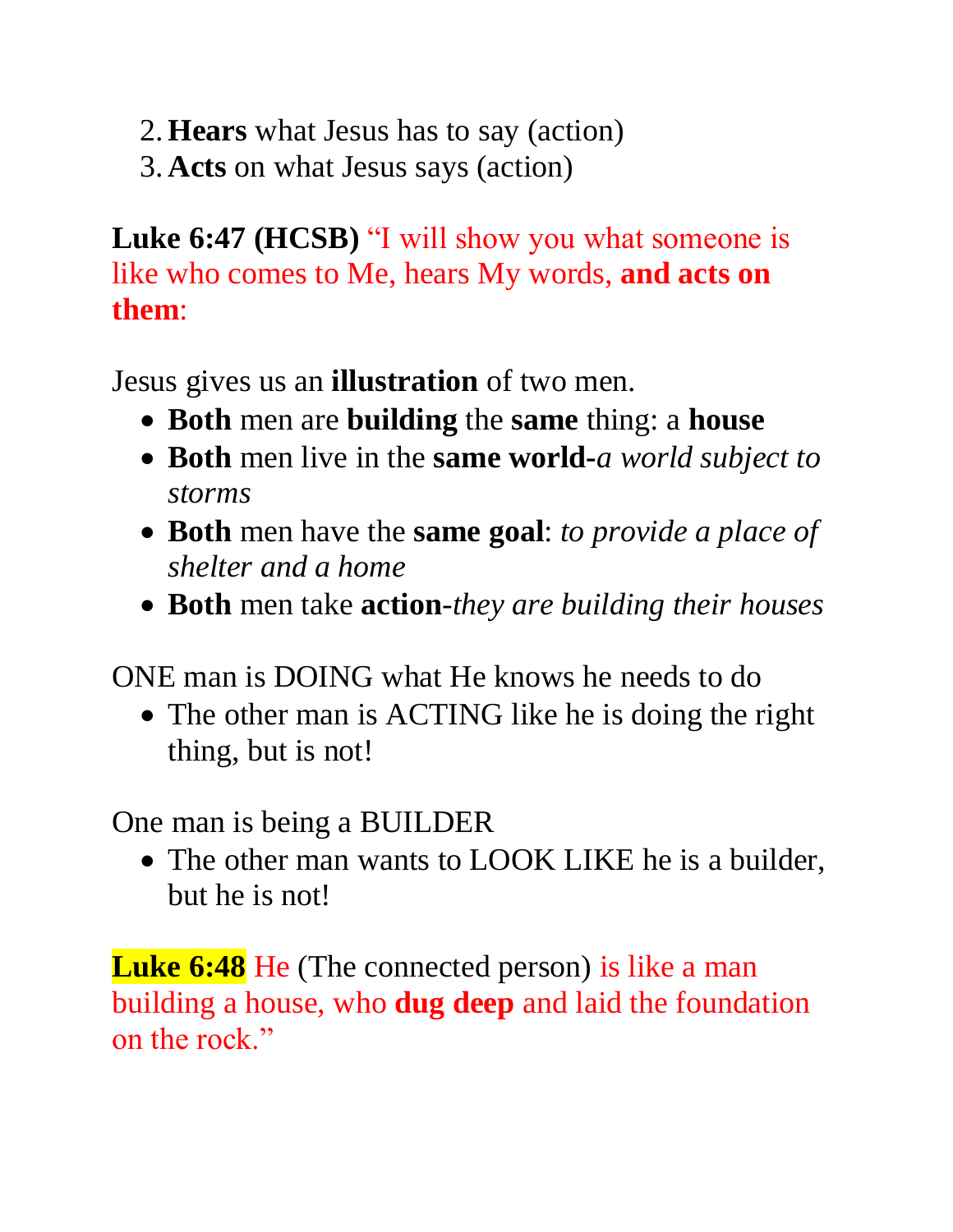#### HOW do we keep from FAILING the test? **DIGS DEEP**

Dig Deep …

- Into your HEART
- Into your MIND

CONFRONT…

- Your SINFUL desires
- Your PAST
- Your PRESENT
- Your FUTURE

## IDENTIY

- CLAIM who you are in Christ!
	- o KNOW *whose* you are
	- o KNOW *who* you are in Christ

How do you DIG DEEP?

- HEAR God's Word
- DO God's Word
- GIVE control to CHRIST

How to DO what Jesus Says…

- Requires **Patience**
- Requires **Time**
- Requires **Consistency**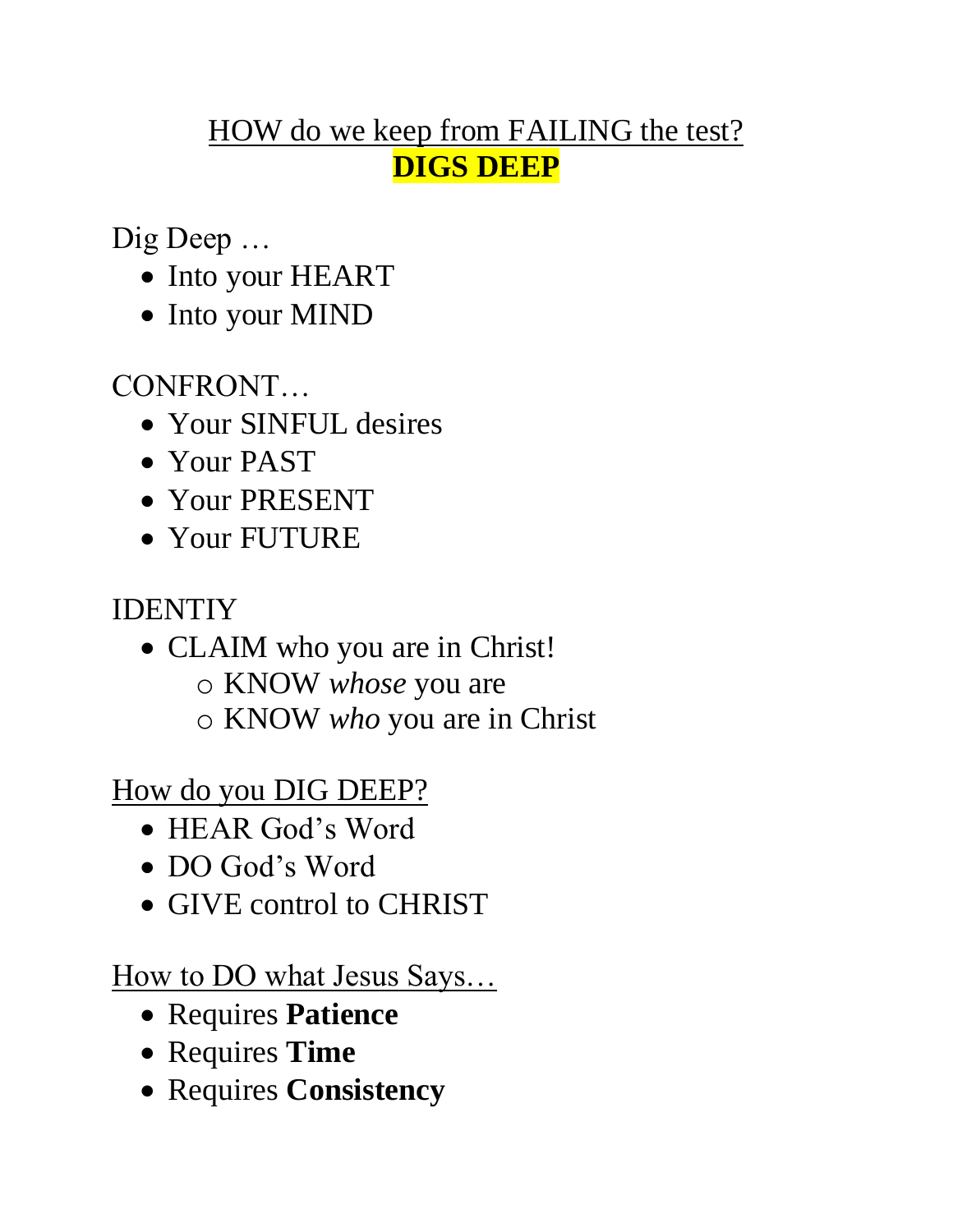#### HOW do we keep from FAILING the test? **BUILD on GOD'S TRUTH**

Building the foundation is not the sexy part of building a house!

PIPE ORGAN…APPARENTLY NO PROGRESS….LOOKED LIKE WE WEREN'T WORKING

building the FOUNDATION is SLOW and takes time!

- He has to **"Dig deep"** and this is without earth moving equipment!
	- o He has to be patient!
		- He didn't know how far down he had to dig to hit Rock!

Why did he take the time, expend the energy to dig to the rock?

• Knew the rock was a sure anchor!

Growing in your CONNECTION to Jesus is not AUTOMATIC-if it were, Jesus would not be asking this question of His followers!

```
CONTRAST = The one who "SAYS" but does NOT"DO"
```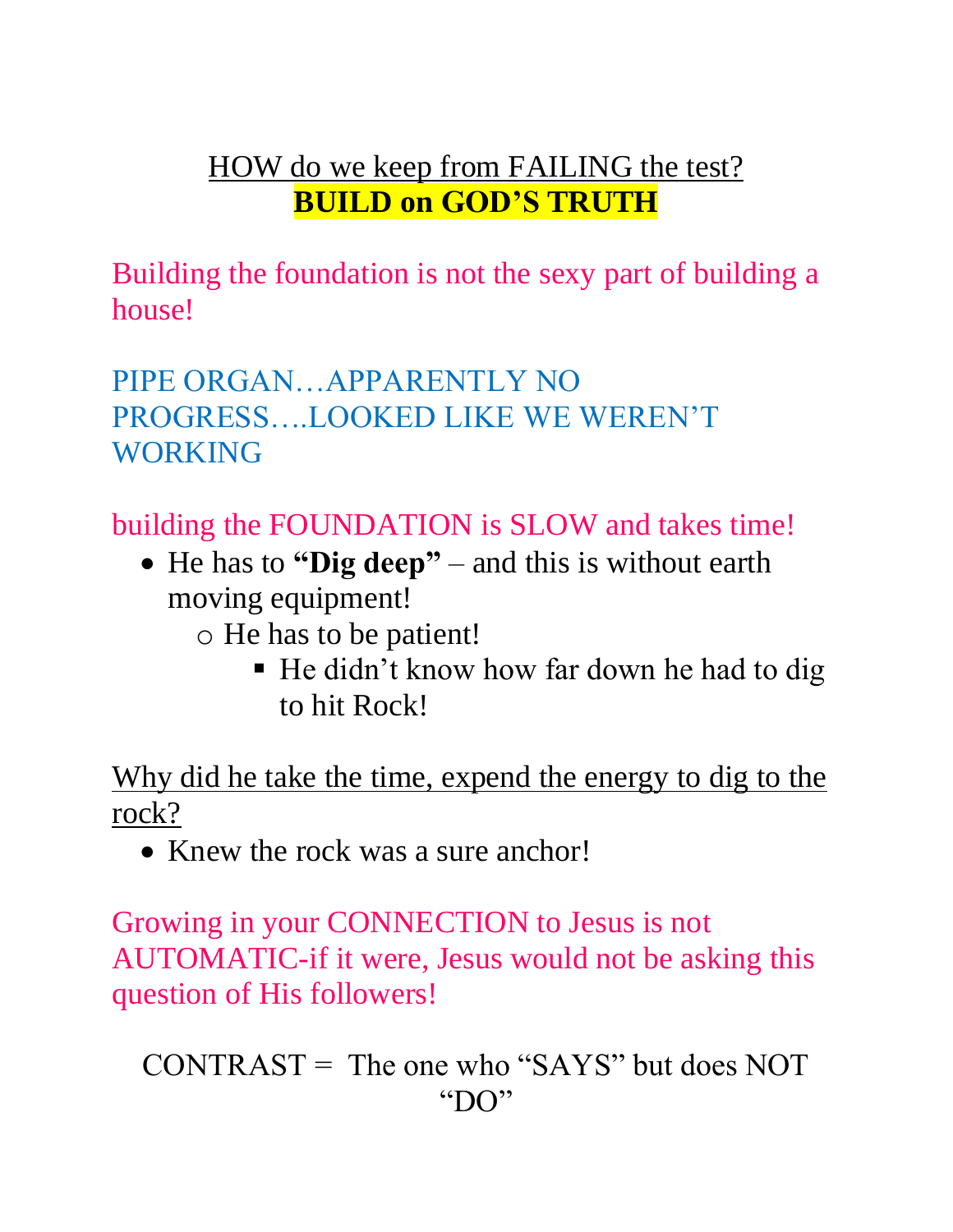**Luke 6:49: "But** the one who hears and does not act (e.g., he "Heard" but he didn't "Listen") is like a man who built a house on the ground *without a foundation.*

- Does NOT dig deep
	- o Does not **examine** his/her heart
	- o Does not **dig** into God's Word
	- o Does not **confront** sin in his/her life
	- o Does not **apply** God's truth to his/her life

Why would the man **NOT** build his house on a **foundation**?

- Didn't think a **foundation** was that **important**
- In a **hurry** to get the house up-not **patient**
- Didn't **LISTEN** to **advice**
- Didn't want to **WORK** at **building** a **foundation**

How can you tell the difference between a house built on the foundation and a house built on the ground from a distance? **You really can't.**

• You can put two houses next to each other, which look identical, yet one is anchored to a solid foundation and the other is sitting on the ground.

PROBLEM: It can be difficult to tell the difference!

• Two Groups o The 12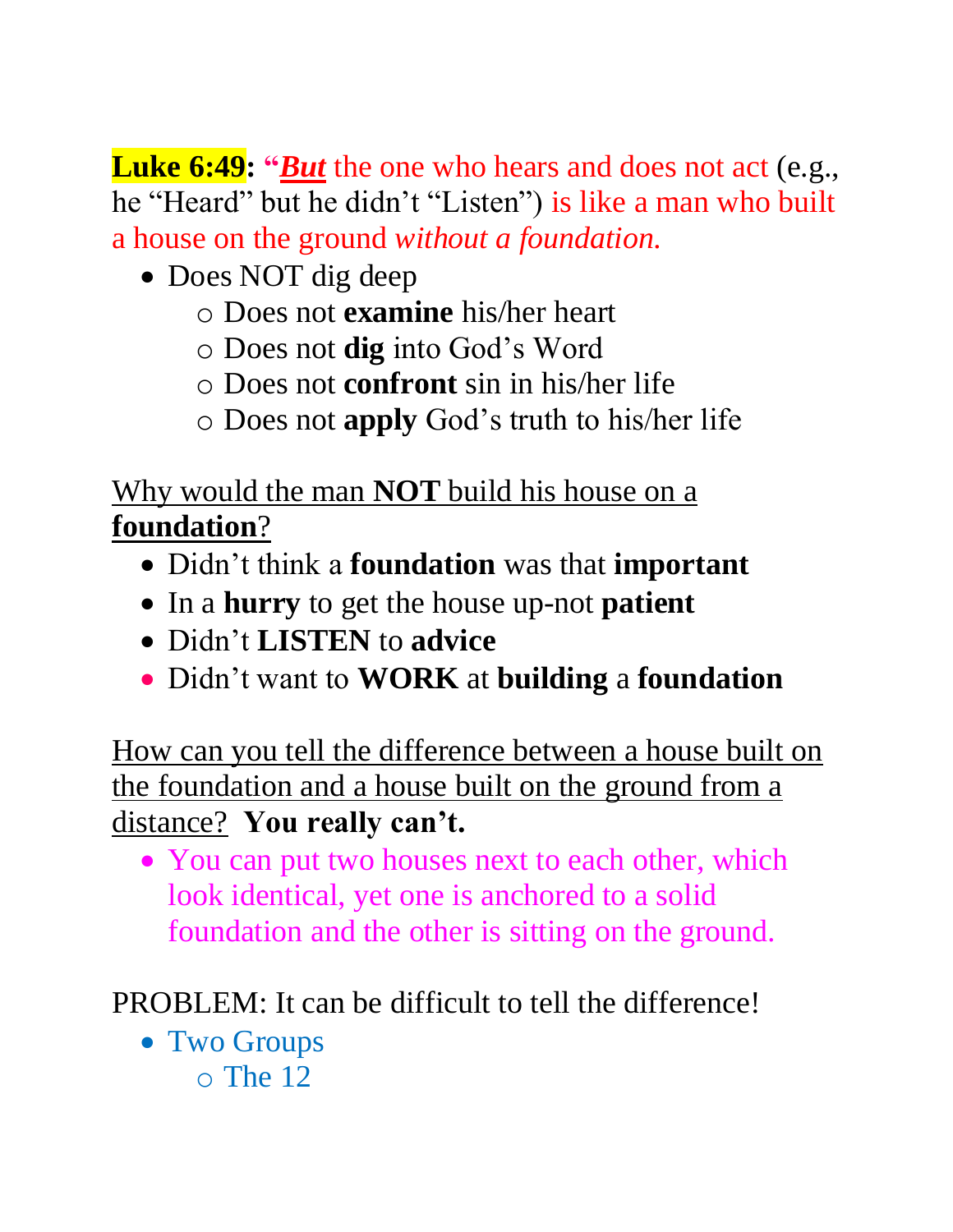o Those identified as "Jesus disciples"

- Later, many of Jesus disciples no longer walked with Him
- Later, even Judas proved not to KNOW Jesus!

# HOW can you TELL if Jesus REALLY is your LORD?

The **storms** of life-particularly the **major storms**-will always **reveal** whether Jesus is **"Lord"** or not of your life!

- Now that house built on the sand may be able to **endure** some **small** storms.
	- $\circ$  A little wind and little rain won't hurt it much it will continue to stand.
		- But when the big storms hit that is a different story.

**Luke 6:48b** When the flood came, the river crashed against that house and couldn't shake it, because it was well built.

Look at Jesus' description of the storm:

- "Flooding" You have flooding when you are **overwhelmed** by rain.
	- o When the ground cannot soak up any more moisture; when the local rivers cannot carry off the water fast enough.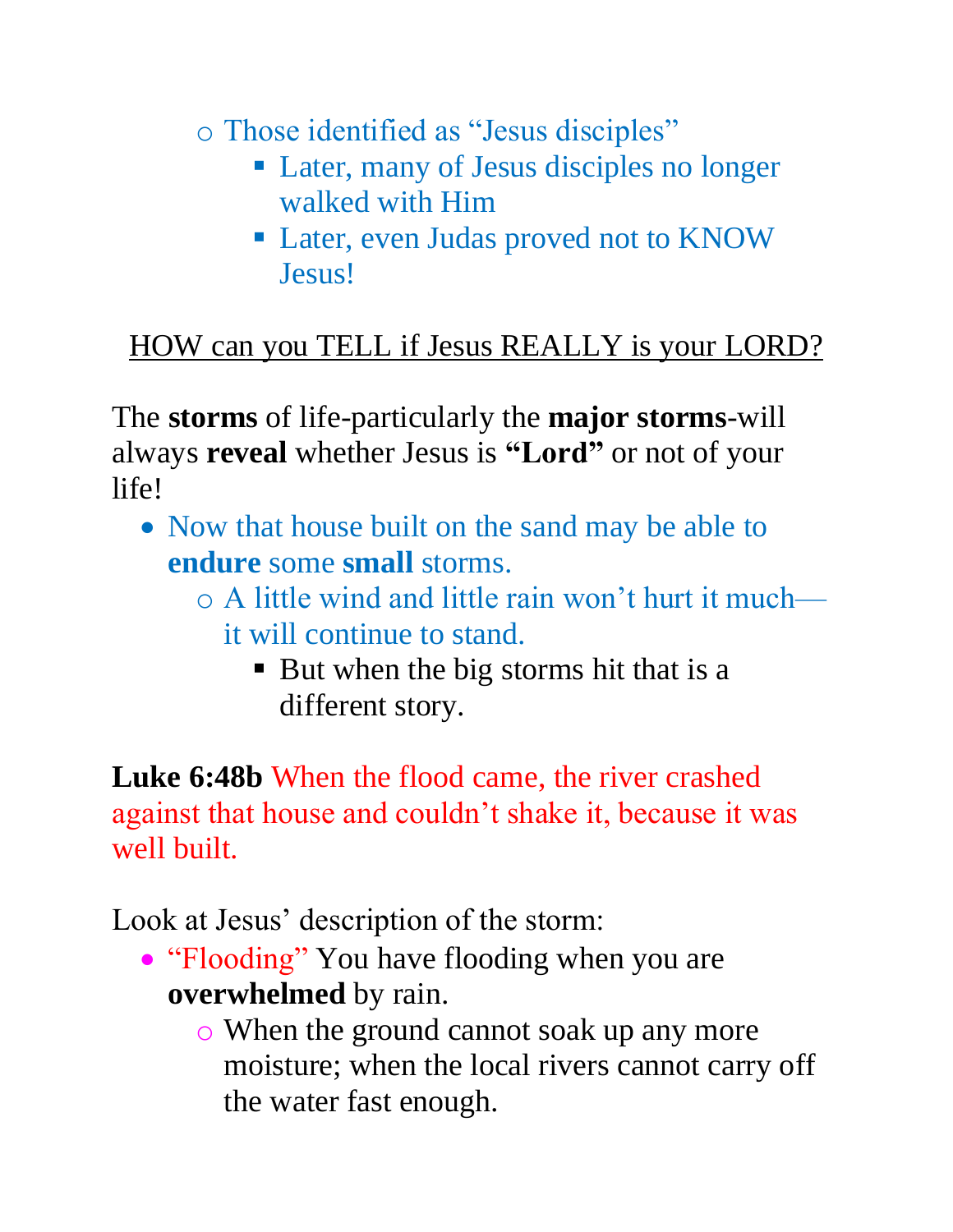- "river *crashed*" against the house.
	- o Water puts a lot of **pressure** on the **structure**.
		- It **pushes** with an **incredible force**.
		- It **strains** the **anchors** of the structure.

Do you know someone whom you say "There is a person connected to God"?

- If so, WHY do you say that person is "Connected to God"?
	- 1.Because **they have withstood the storms of life** and have not **waivered**!
		- They **still believe**, they **still hope** in Christ, **they still** worship; and **they are still faithful.**

**Twitter:** Lady who is dying commented "Only a short" time until I am well"

You say Jesus is "LORD" of someone's life because they have withstood the storms of life and have **not waivered**!

- They didn't waiver b/c *before the storms* hit, they
	- o **Came** to Jesus,
	- o **Heard** what Jesus had to say, and
	- o **Acted** on Jesus' words!
- They didn't waiver b/c *before the storms* hit, they followed Jesus with…
	- o **Patience**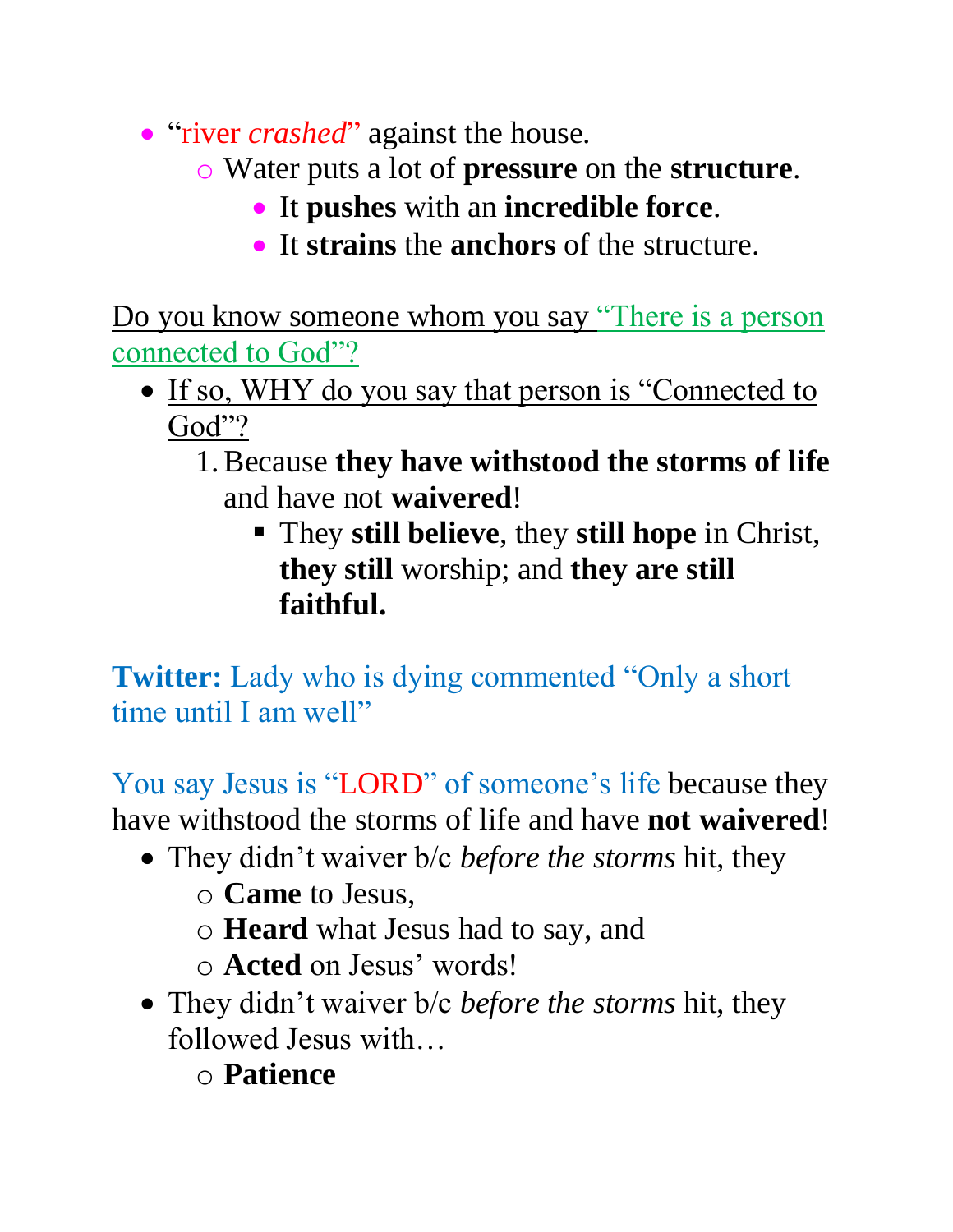#### o **Consistently** o **Attentively**

A person who "Doesn't do the things Jesus says" **stops** following Jesus WHEN the storms hit:

• **Luke 6:49b "**… The river crashed against it (the house that was not built on the foundation) and *immediately* it collapsed. And the destruction of that house was great!"

How long does the disconnected person stand when the storms of life hit?

• Not long at all. Jesus said "Immediately" they collapse.

# **WE**

Two Groups of People who identify as Jesus' disciples:

- **Group 1**: Jesus is the Lord, Master and Owner of their lives
- **Group 2:** Jesus is NOT the Lord, Master.

Which group are you in?

- WHAT are the storms in life revealing to you?
	- o **STORM**: **Family** problems
		- **EXECUTE:** How are you dealing with conflict in your family?